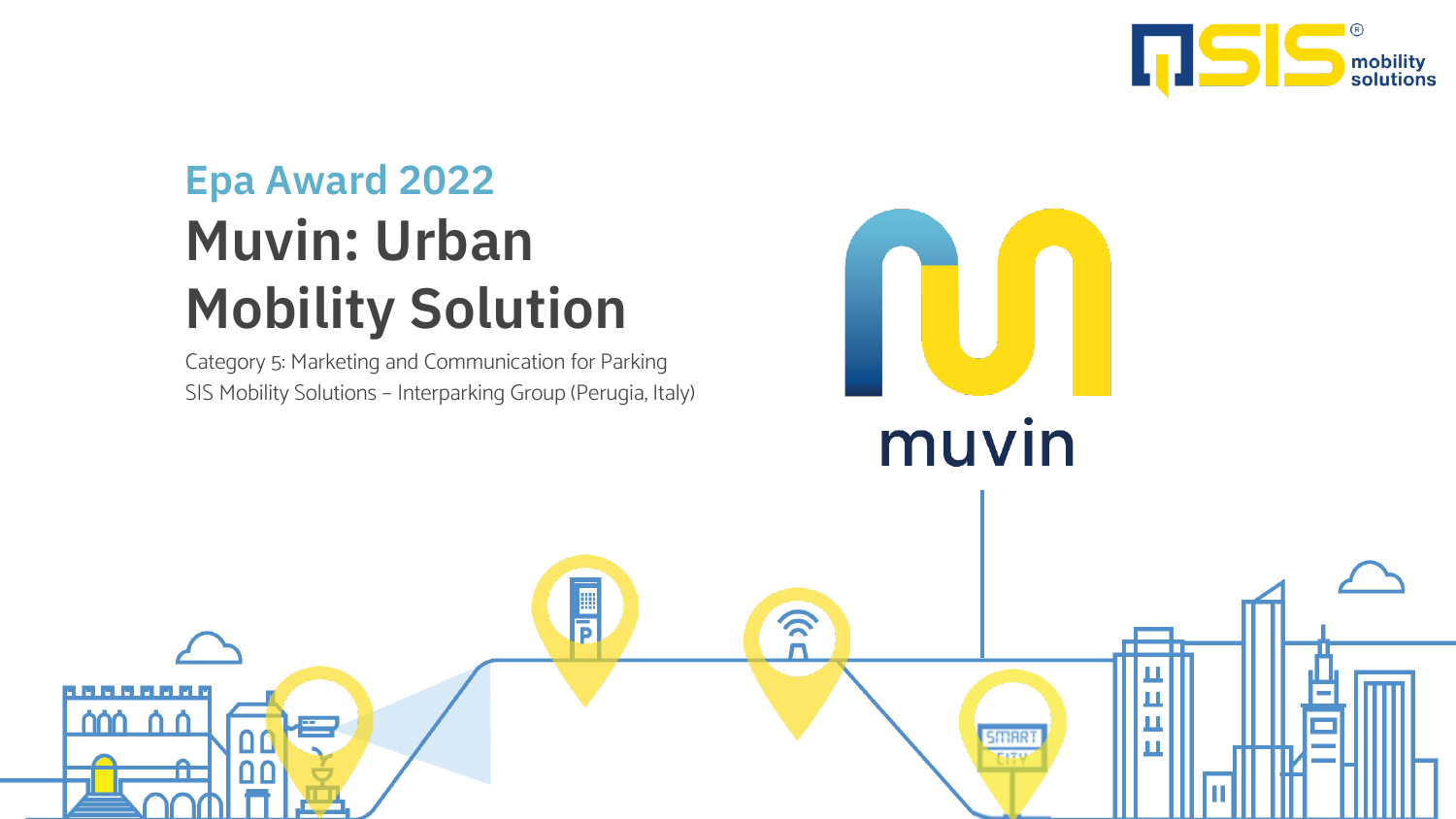

### **WHAT IS MUVIN ?**



*Muvin* **makes the mobility plan truly available. On a personalized** *web portal,* **the Administrations can provide useful information about mobility in their city: from private mobility operators to the public transport system. The cities can easily inform on services, scheduled events and regulation of every sector of local daily life.** 

Perfectly customizable to the specifications of individual city, the web portal is designed to facilitate user adoption and loyalty to the service. Ultimately, it is a fully customizable and configurable system that provides total control over the data.

In a nutshell: Muvin provides in a *clear, fast* and *readable way* all the necessary information and above all automatically updated information such as new parking areas, rates, extraordinary prohibitions for road closures or events.

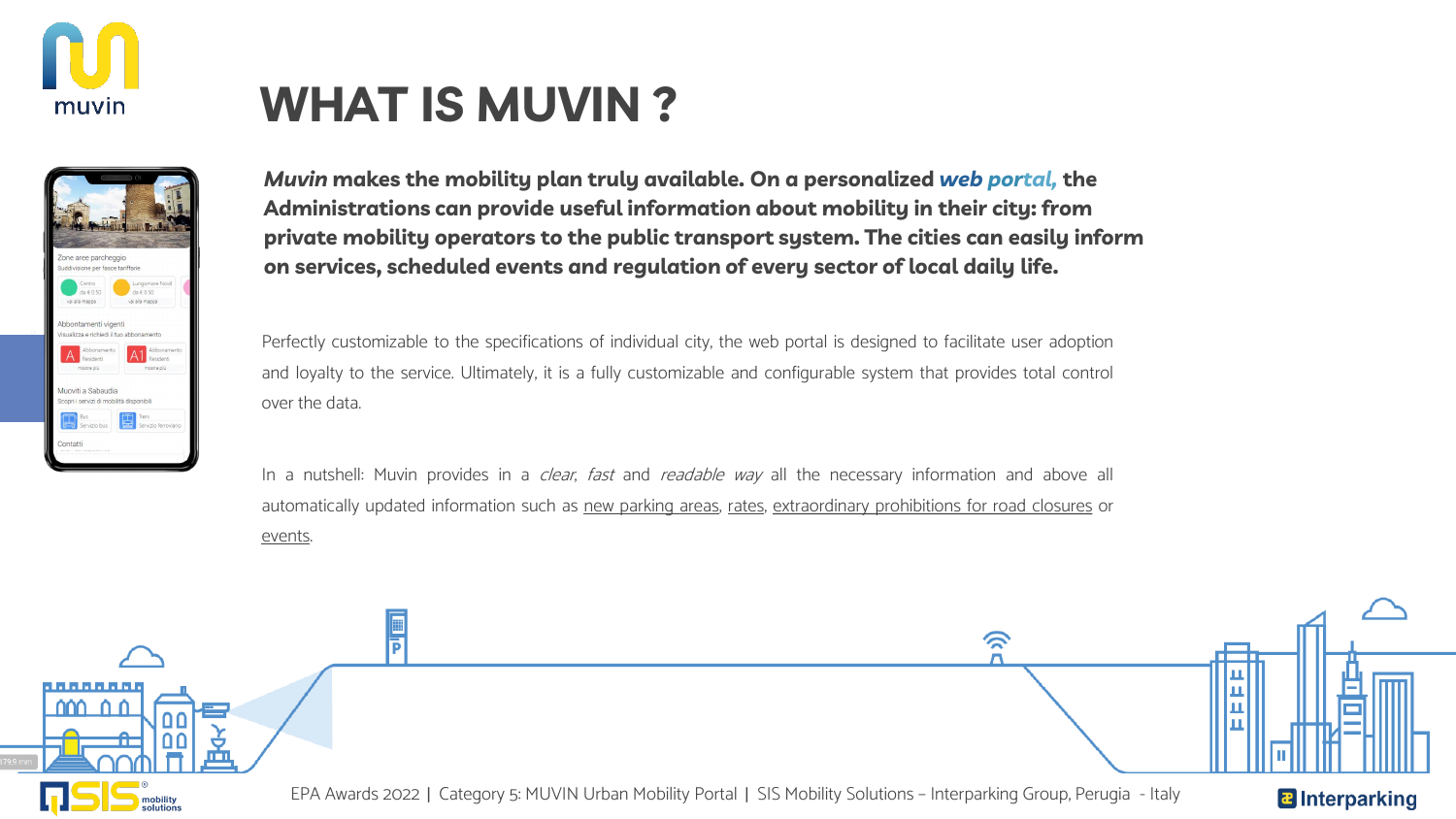

- **To understand competitors, their value proposition and their market positioning:** we launched a broad benchmark between existing solutions. **01**
- **To make researches and create the concept proposal and identify who would be the users** (and for what reasons): we conducted field interviews and Surveys. **02**

With the data gathered through the two steps above, **we created our value proposition**,

Reliable

Beyond just

being dependable, being

reliable is synonymous

to being unerring at a high

level. Especially important

for dangerous or very impactful kinds of work. Brand personality map **Colour spectrum** 



Being street smart is an important skill to have and a good way to take care of yourself. Avoid dangerous spots and situations, and stay as alert as possible at all times.

**Street smart** 

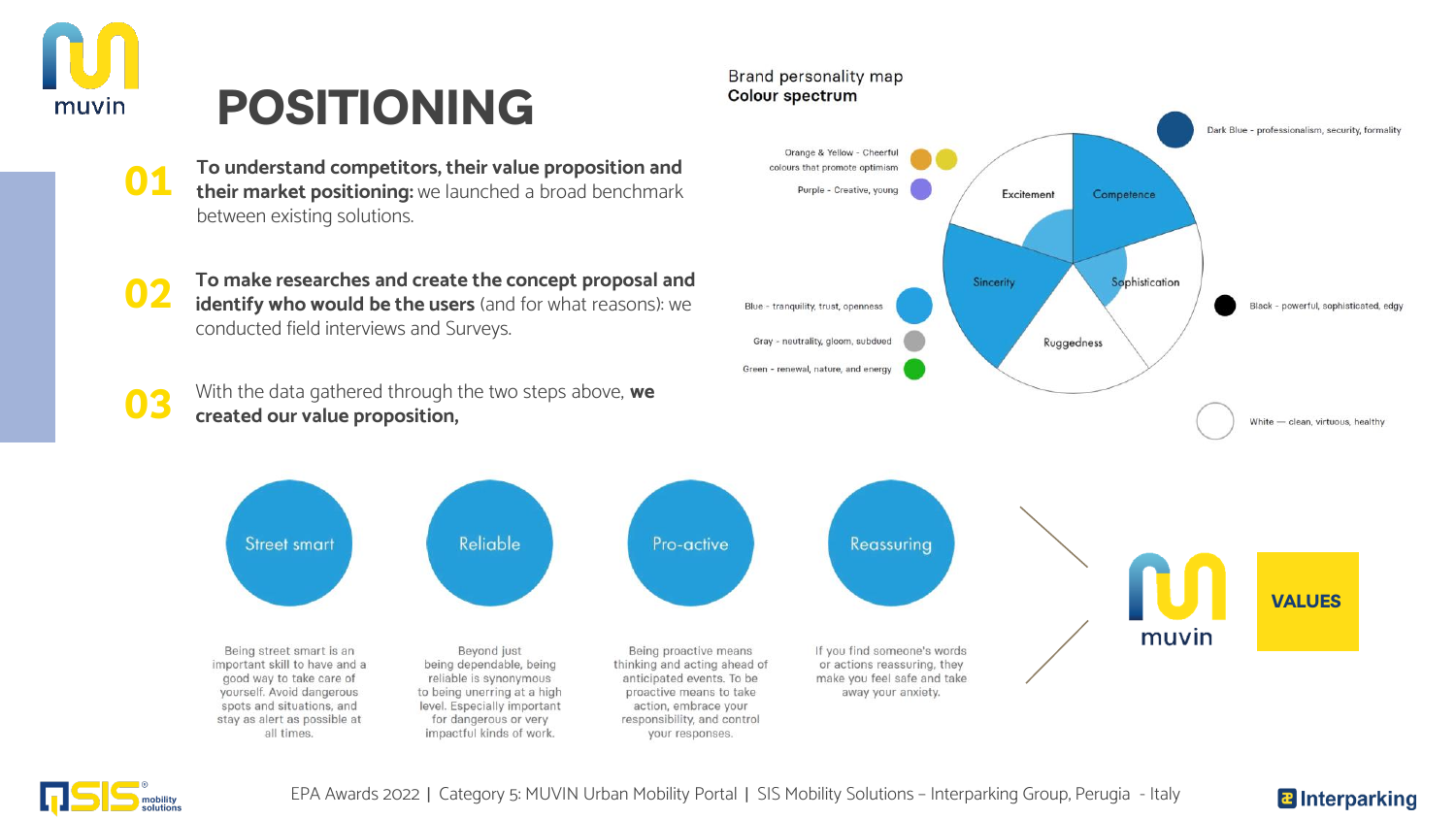



- **Find Parking Areas** positioned on the map of the city and differentiated by color
- **Consult Rates** for each area with days and times of payment for Car - Motorcycle - Motorhome – Bus
- **Online Payment** for pass, subscriptions, LTZ
- **Integration** with smart mobility services (Public and Private transport, sharing)
- **Reduced rates**
- **Space availability System** (sensors, cameras)

<u>eta e</u>

• **Exemptions** for special categories

### **FOR MUNICIPALITIES**

- **Quick setup** of seasonal rates
- Citizenship **alerts**
- **Loading and unloading** Area Management
- Indication on map of **Off-Street parking**  spaces

রি

• **Integration** with existing services



EPA Awards 2022 | Category 5: MUVIN Urban Mobility Portal | SIS Mobility Solutions – Interparking Group, Perugia - Italy

目

鹘

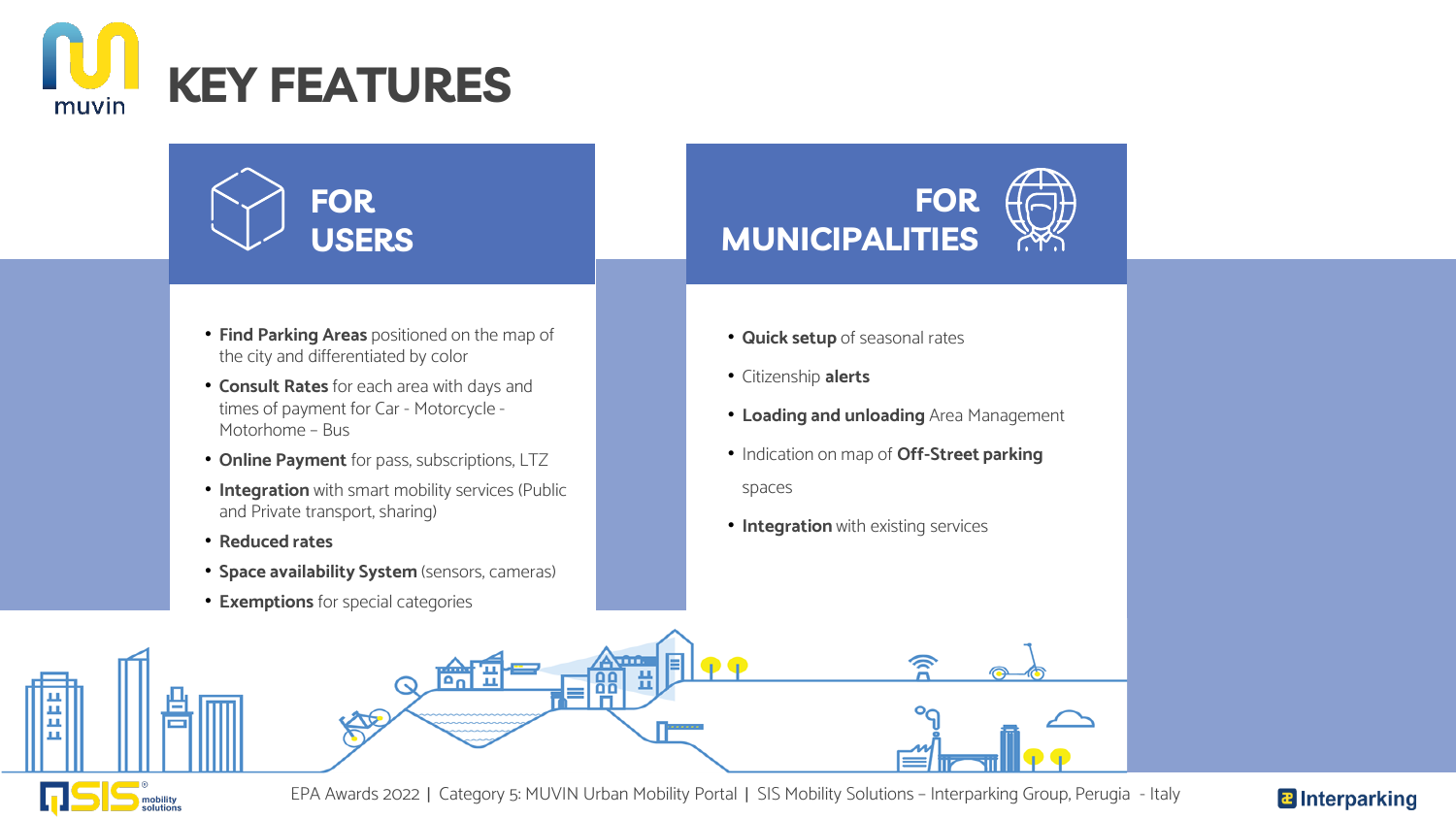

### **MOBILITY AS A SERVICE**



### **Muvin can tell motorists in real time the right thing to do**

**Which parking spaces are free? What are the hours and rates? What and where are the limitations to traffic?**

Thanks to Muvin, drivers are able to know complimentary and alternative options to their use of cars: public transportation, mobile staircases escalators, elevators, cable cars. And even spots for car and bike sharing, shuttle services, and electric charging stations





<u>(</u>(र

EPA Awards 2022 | Category 5: MUVIN Urban Mobility Portal | SIS Mobility Solutions – Interparking Group, Perugia - Italy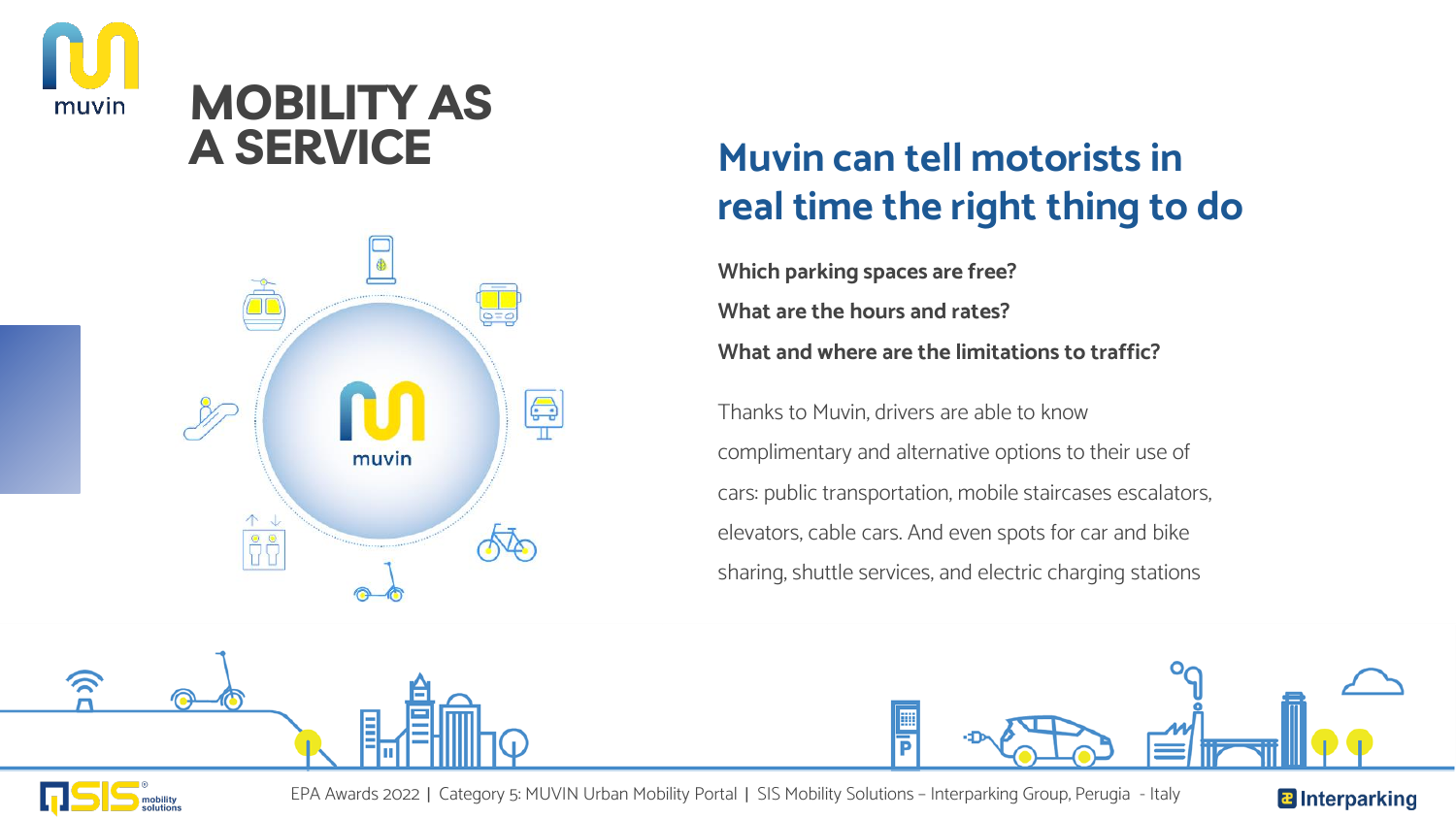

# **SUBSCRIPTIONS**

#### **FOR USERS**

- **Browse the types of access/parking pass**, subscriptions or other services available **& see their tariffs**
- **Download** the documents if needed to request the appropriate title
- **Send** the request and **upload** the documents from Muvin
- **Receive emails** about the status of your request
- **Dematerialized Subscriptions** the pass is controlled by plate reading with availability of decals if the Municipality requires it.
- **Contact the office** or technicians for support (email, phone or WhatsApp)
- **Consult terms, conditions and regulations**  of the services also in case of changes to the parking







- **Backoffice** for processing files
- **Database** of requests and storage without the need to print documents
- **Rectify document deficiencies** contacting the user
- **Supervised access** to the system to carry out sample checks
- **Export of data** for integration with parking control systems (auxiliary handhelds, LTZ points)

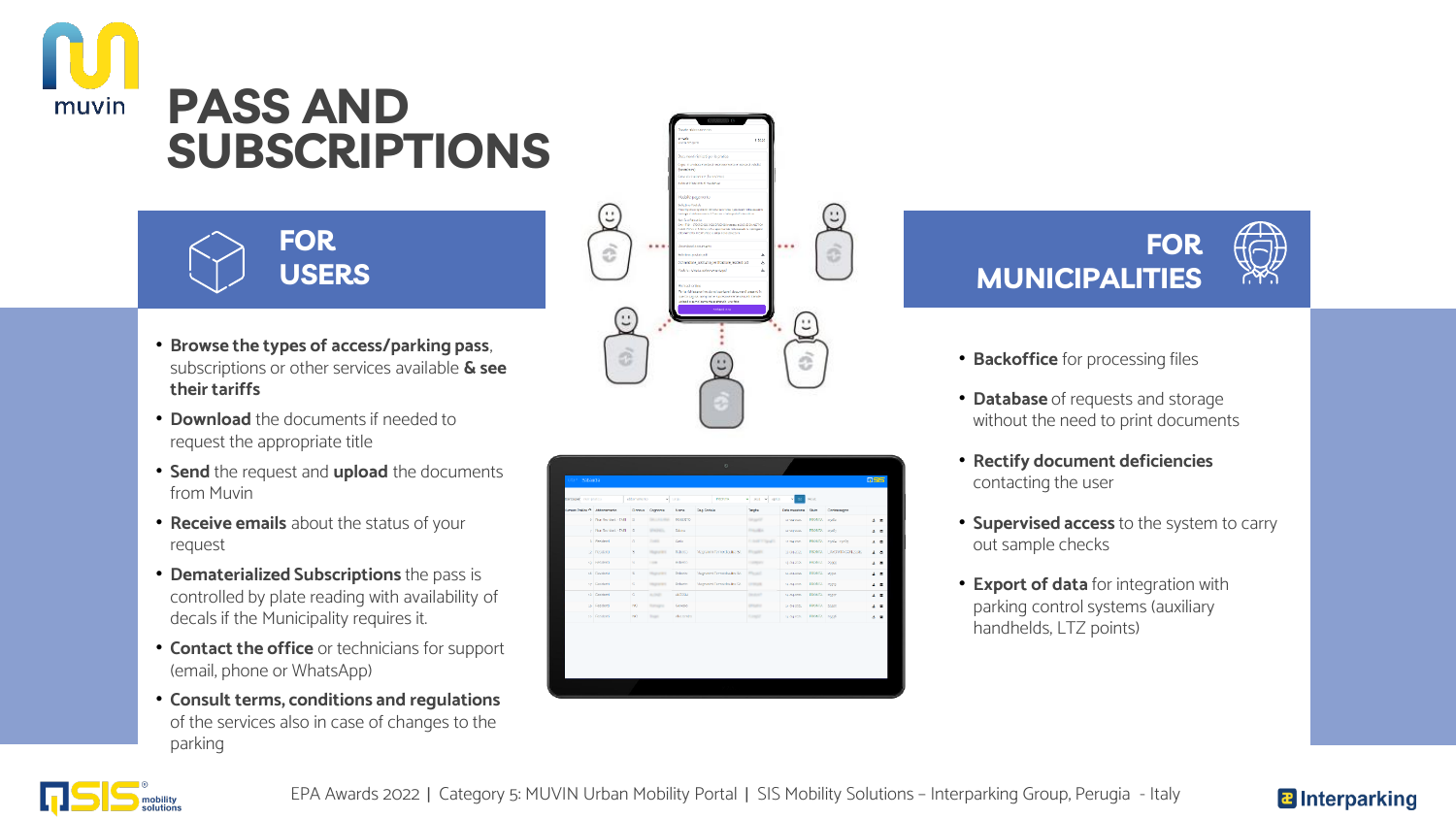



Zone aree parcheggio Suddivisione per fasce tariffarie Lungomare Nord da  $\epsilon$  0.50  $da \notin 0.50$ vai alla mappa vai alla mappa Abbontamenti vigenti Visualizza e richiedi il tuo abbonamento obonamento Abbonamento thehizes Residenti mostra più mostra più Muoviti a Sabaudia Scopri i servizi di mobilità disponibili Insert your arvizio bus Servizio ferroviario multimedia Contatti content here |<br>|-<br>|P

To use Muvin you don't need to download any application.

**Muvin is in fact a website that behaves like an app, optimizable, starting from the web address up to the range of services illustrated, for each distinct city**.



mobility

EPA Awards 2022 | Category 5: MUVIN Urban Mobility Portal | SIS Mobility Solutions – Interparking Group, Perugia - Italy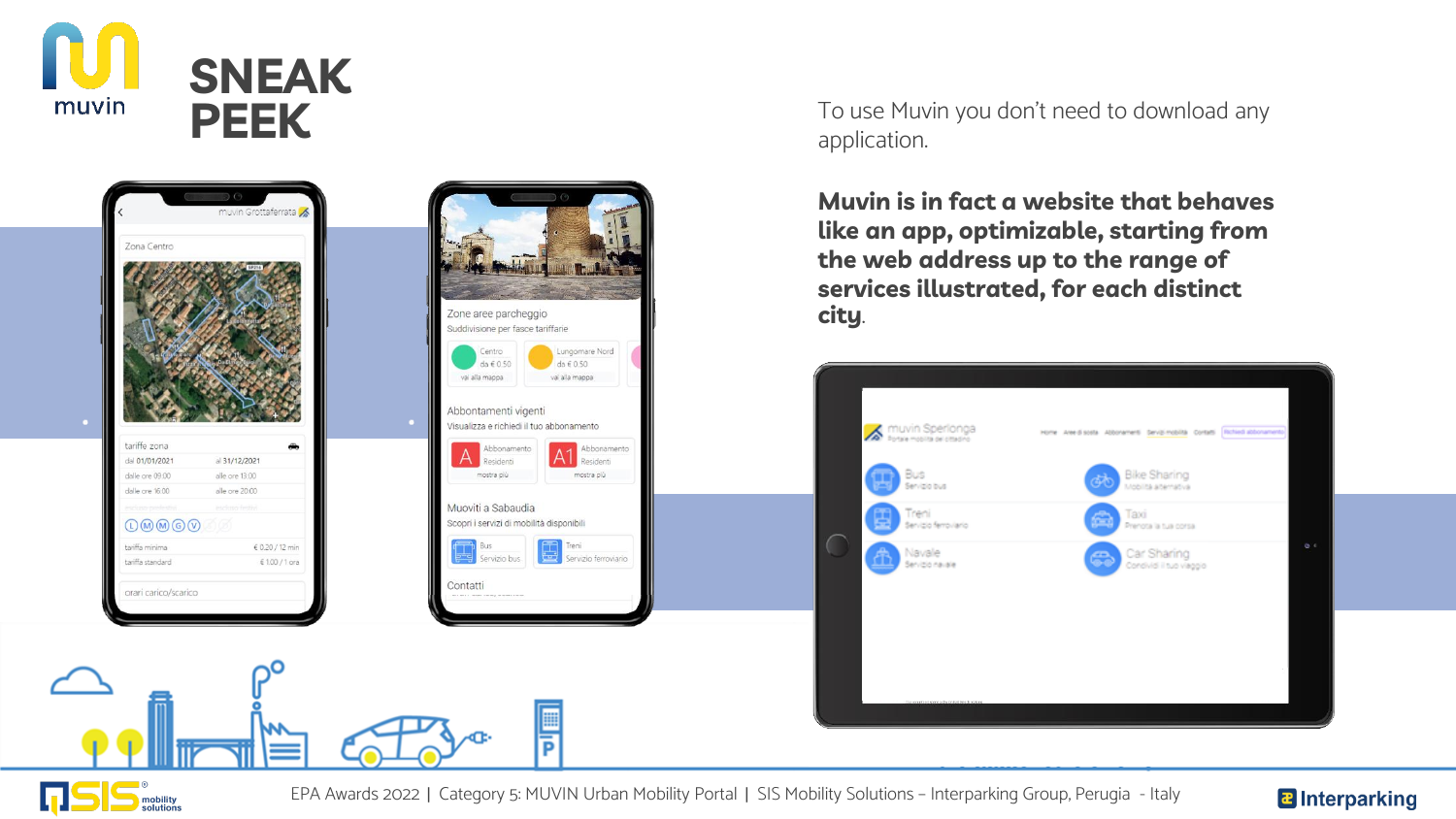

### **LOCATIONS AND ROLL OUT**



**LAUNCH**

6 more cities adopted Muvin with a total of 1500+ users actively requesting services through the solution.

#### **PILOT**

The Adoption rate (25% of subscriptions) of the Pilot project launched in April 2021 in Sabaudia exceeded the expectations



#### **NEXT STEPS**

SIS plans to extend Muvin to all its management contract especially the new ones with a constant roll-out of new features and integrations





 $\widehat{\mathbf{z}}$ 

EPA Awards 2022 | Category 5: MUVIN Urban Mobility Portal | SIS Mobility Solutions – Interparking Group, Perugia - Italy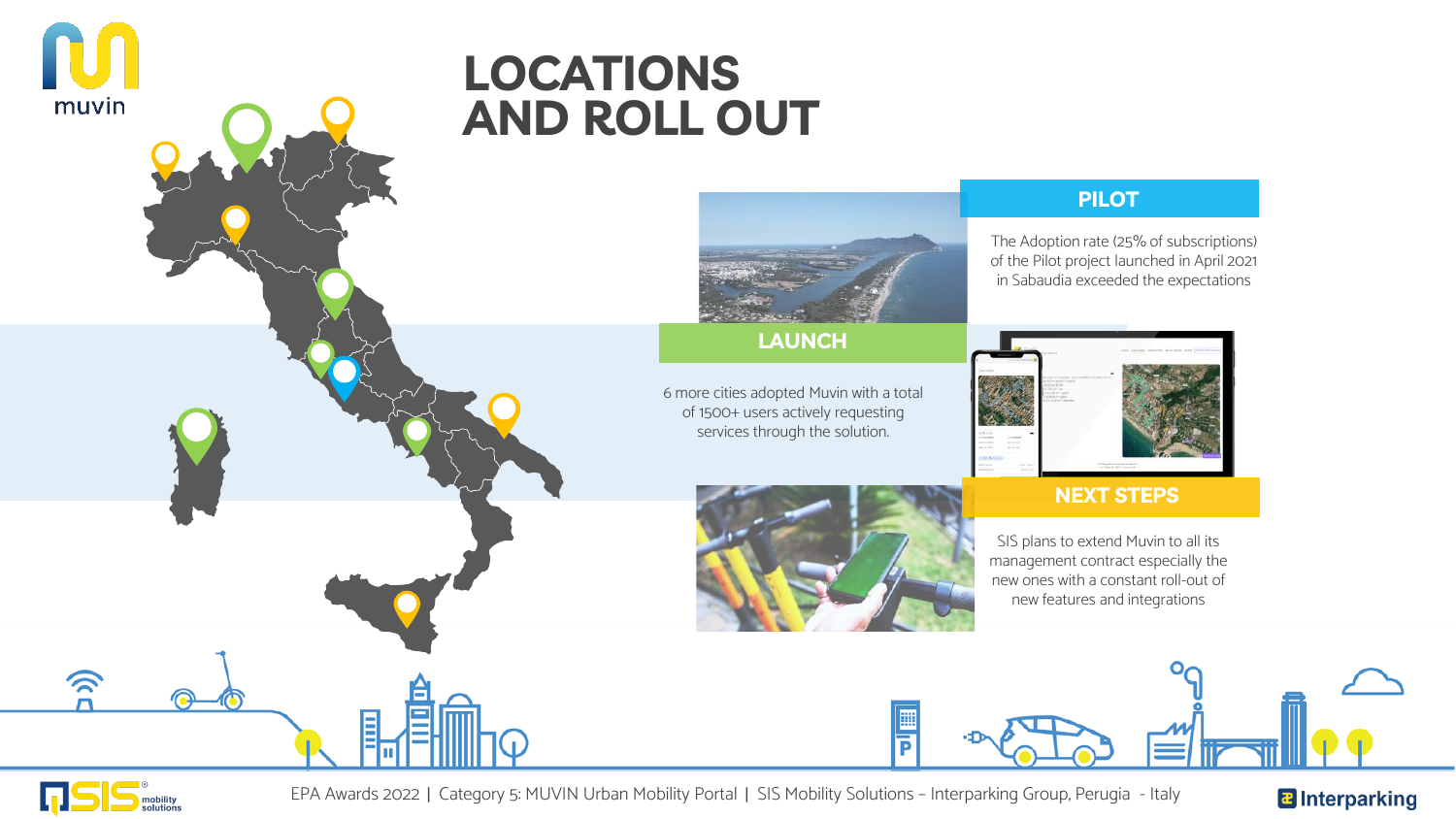

### **LIVE THE CITY**

On-street parking is often concentrated in the Downtown area. Muvin offers the information drivers need to choose how to experience the city. This is through information on parking area locations, rates, and multi-modal transportation options

### **IMPROVED CUSTOMER SERVICE**

Muvin allows motorists to use services provided by the Municipality online. It is possible to download the necessary documents, fill out online forms, request services and make payments in the manner chosen by the Municipality. The user experience is dematerialized and moves from the physical office to Muvin with the possibility of receiving at home Passes and Decals where needed.

### **PARKING AVAILABILITY**

Muvin can receive information from parking availability sensors. This allows to give the user reliable information in real time about the availability of the parking space

### **CITY RESOURCES**

Muvin can integrate different thematic portal already available in the Municipality. Information on tourist routes, Guided Tours, Links to Institutional Portals, Public Transport, links to Trains, Cabs and Naval transport





mobility

EPA Awards 2022 | Category 5: MUVIN Urban Mobility Portal | SIS Mobility Solutions – Interparking Group, Perugia - Italy